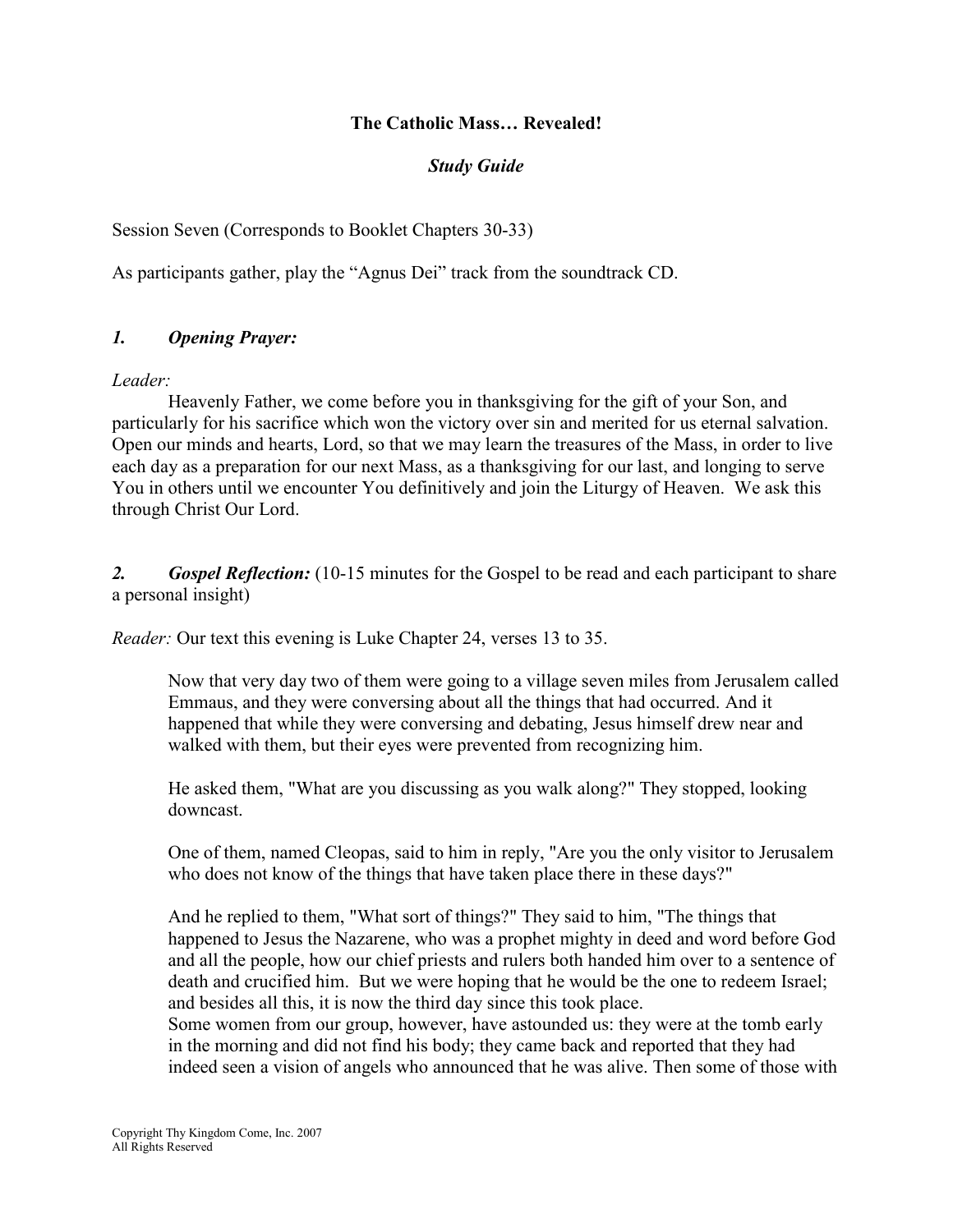us went to the tomb and found things just as the women had described, but him they did not see."

And he said to them, "Oh, how foolish you are! How slow of heart to believe all that the prophets spoke! Was it not necessary that the Messiah should suffer these things and enter into his glory?"

Then beginning with Moses and all the prophets, he interpreted to them what referred to him in all the scriptures.

As they approached the village to which they were going, he gave the impression that he was going on farther.

But they urged him, "Stay with us, for it is nearly evening and the day is almost over." So he went in to stay with them. And it happened that, while he was with them at table, he took bread, said the blessing, broke it, and gave it to them. With that their eyes were opened and they recognized him, but he vanished from their sight.

Then they said to each other, "Were not our hearts burning (within us) while he spoke to us on the way and opened the scriptures to us?"

So they set out at once and returned to Jerusalem where they found gathered together the eleven and those with them who were saying, "The Lord has truly been raised and has appeared to Simon!"

Then the two recounted what had taken place on the way and how he was made known to them in the breaking of the bread.

Some points for reflection/discussion: Leader acts as a guide

- These disciples undergo a true encounter with Our Lord, which follows a definite pattern. The come weary, lacking faith and hope. They are chastened by Christ for being slow to believe. They have the Scriptures explained to them. They pray that Our Lord remain with them. They recognize Hi in the breaking of the bread, at table with Him. They leave refreshed, strengthened and burning to share this message with others.
- Isn't this what Mass should be for us? Can't we fiund the Penitential Rite, Readings, Homily, Offering, Consecration and Dismissal all in that passage?
- When Christ breaks the bread and shares it, he "vanishes". His physical presence is no longer there when his Eucharistic presence is manifest. We would often like to see Jesus in the flesh. Isn't he telling us we are "of little faith" when He wills his Eucharistic presence to "stay with us" until the end of time?
- On a lighter note, Cleophas has to return and face his wife, one of the women who had been at the tomb and whom he had not believed. Indeed, sometimes it is hardest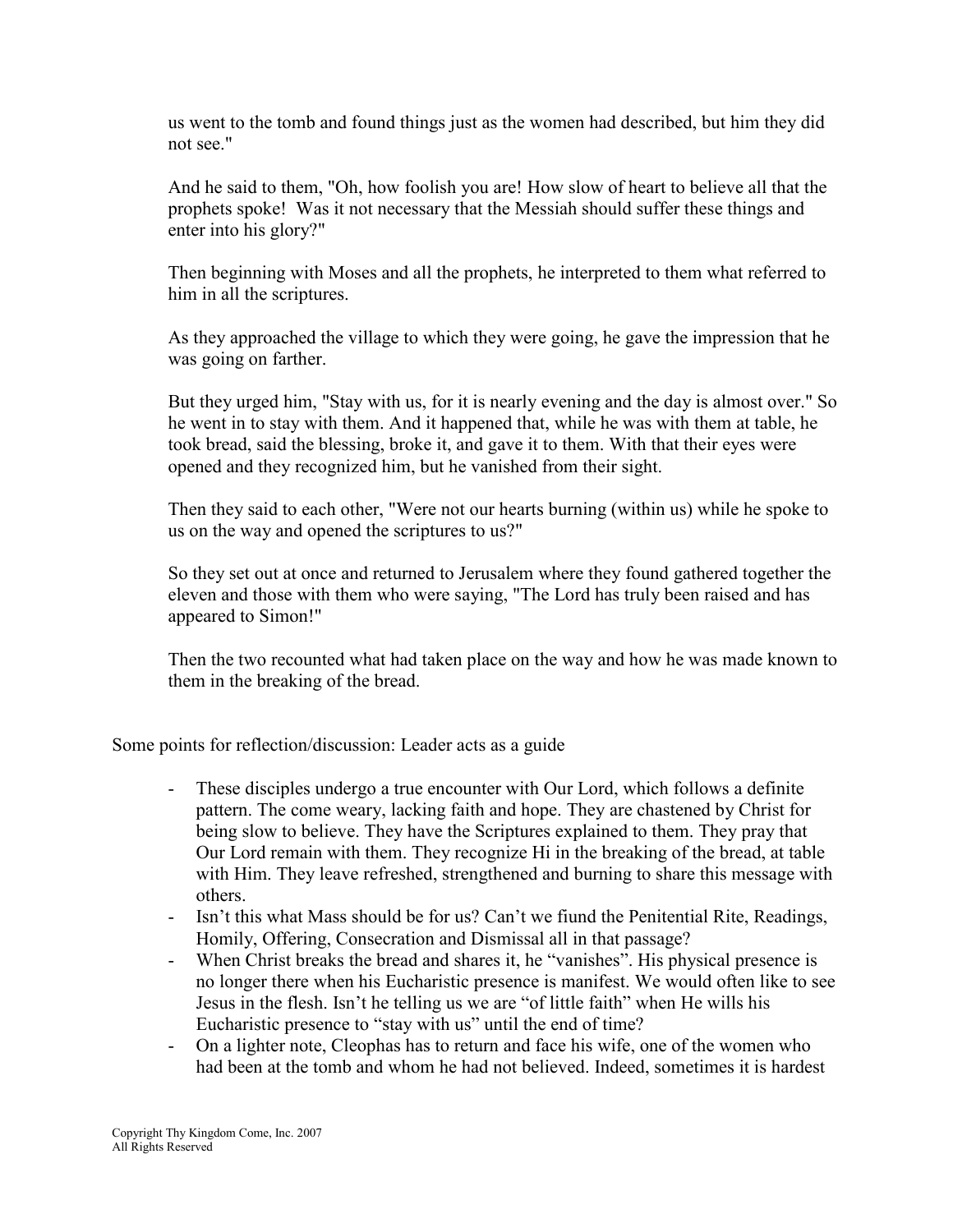to share our experience of Christ with those nearest to us, but that is what these disciples do first. A poet paints the meeting this way:

"Oh, really, Cleophas, now you believe For He has shown Himself along the way? No longer was I trying to deceive, Hallucinating angel words today?

I am your wife and so I must be glad That such a grace was given to a male, Yet as your wife I'm right to be still mad You thought the Risen Christ a woman's tale.

So let's agree on this, God will repay us: I won't tell you of any resurrections, And, Darling, when you're going to Emmaus, Please always ask a Stranger for directions."

All this he heard without words, packed within A tapping foot, and eyebrow-arching grin.

## 3. Audiovisual Presentation Play the DVD tracks 22, 23, 24

#### A. The Sign of Peace – 10 Minutes

- At this point, we are preparing to receive Christ in Communion. True Communion with Christ requires Communion with "the whole Christ," Christ as the Head and all the faithful as his members. Do I see the sign of peace as a commitment to build a community of faith with those around me, first and foremost in my family and in my parish?
- Do I commit myself to order my life around God, and thus reach the "tranquility of order" as St. Augustine defines peace?
- Do I renew my commitment to live on earth as a citizen of Heaven?
- What is my reaction to the phrase "We love Christ as much as we love the person we like the least."?

#### B. The Breaking of the Bread – Lamb of God – 10 Minutes

- Do I feel honored to have been invited to "break bread" with Jesus? To have been invited to have a seat at the family table, as an adopted son or daughter, of the Royal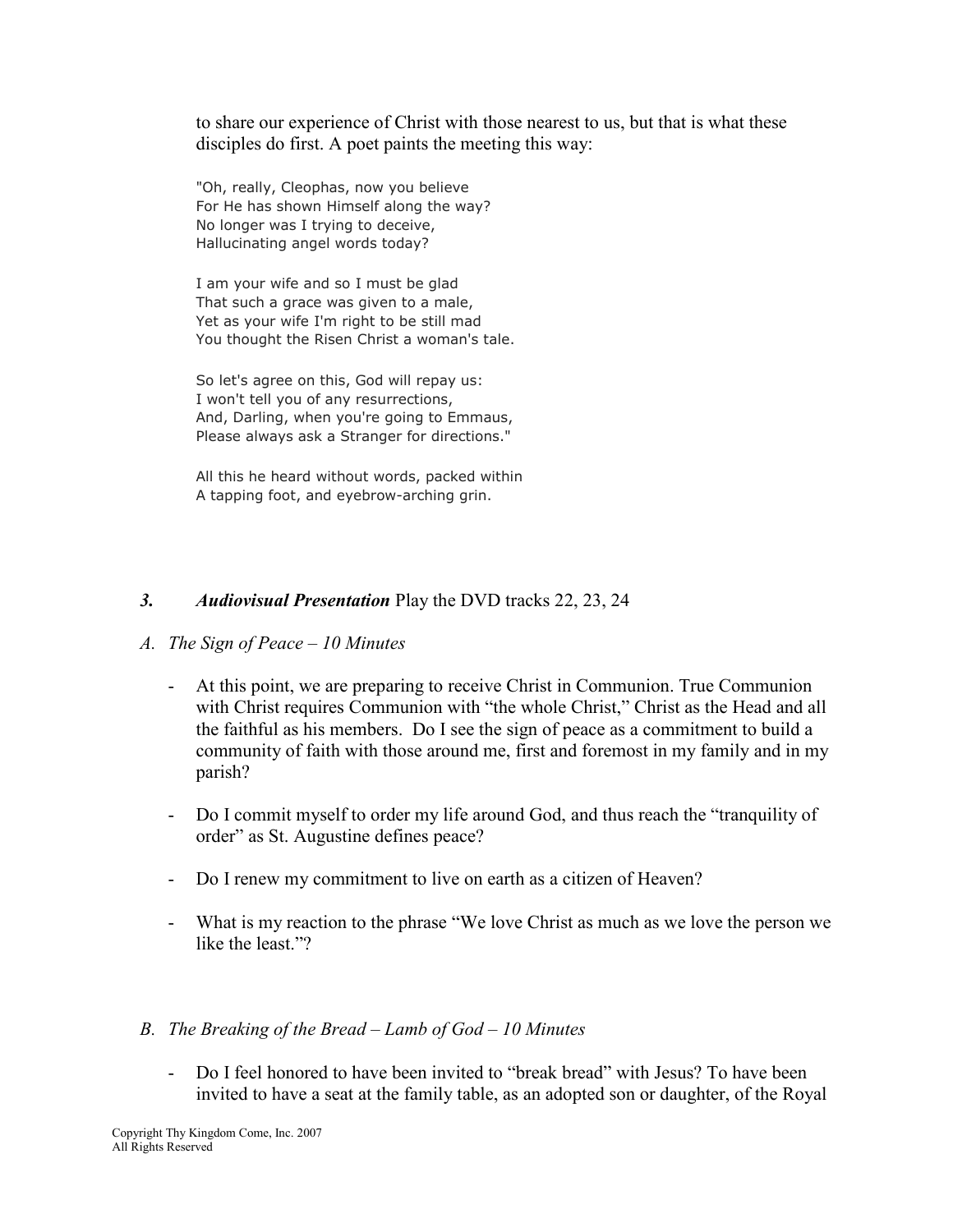Family of the Universe? Does this lead me to want to live in a way that corresponds to such a dignity?

- Am I awed when I recall that the "breaking" of this bread was the breaking of Christ's Body on the Cross? That Christ had to suffer and die so that I may have peace with God and be able to sit at his Table?
- As Christ's Body was glorious and unbroken in the Resurrection, do I renew my faith in the Resurrection of the Body? Does this influence the way I treat my own body and that of others? The Catechism reminds us:

1003 United with Christ by Baptism, believers already truly participate in the heavenly life of the risen Christ, but this life remains "hidden with Christ in God." The Father has already "raised us up with him, and made us sit with him in the heavenly places in Christ Jesus." Nourished with his body in the Eucharist, we already belong to the Body of Christ. When we rise on the last day we "also will appear with him in glory."

1004 In expectation of that day, the believer's body and soul already participate in the dignity of belonging to Christ. This dignity entails the demand that he should treat with respect his own body, but also the body of every other person, especially the suffering:

The body [is meant] for the Lord, and the Lord for the body. And God raised the Lord and will also raise us up by his power. Do you not know that your bodies are members of Christ? . . . . You are not your own; . . . . So glorify God in your body.

- Even while recognizing our true unworthiness to receive Christ, do we make a true act of Faith that his Word is enough to heal us?

#### C. Holy Communion  $-10$  Minutes

- Do I realize that by receiving Communion I am, in a way, present at the very same meal of the Last Supper with Christ and his apostles? That I am celebrating the fulfillment of the Passover, in which I am saved from a death sentence, and given a life to live in true freedom from slavery, a life of faith and following God, who is ever faithful to his promises? This experience would be incomplete if I failed to receive Communion. The General Instruction reminds us: Since the Eucharistic Celebration is the Paschal Banquet, it is desirable that in keeping with the Lord's command, his Body and Blood should be received by the faithful who are properly disposed as spiritual food. (GIRM, 80)
- Do I see the singing of the Communion hymns as a way for me to be in communion also with my parish family, by praising and thanking God in song for this gift of gifts?
- What gives God glory? God receives glory when his plan works as planned, just like we are "glorified" by a project which has gone well. Nature gives glory to God by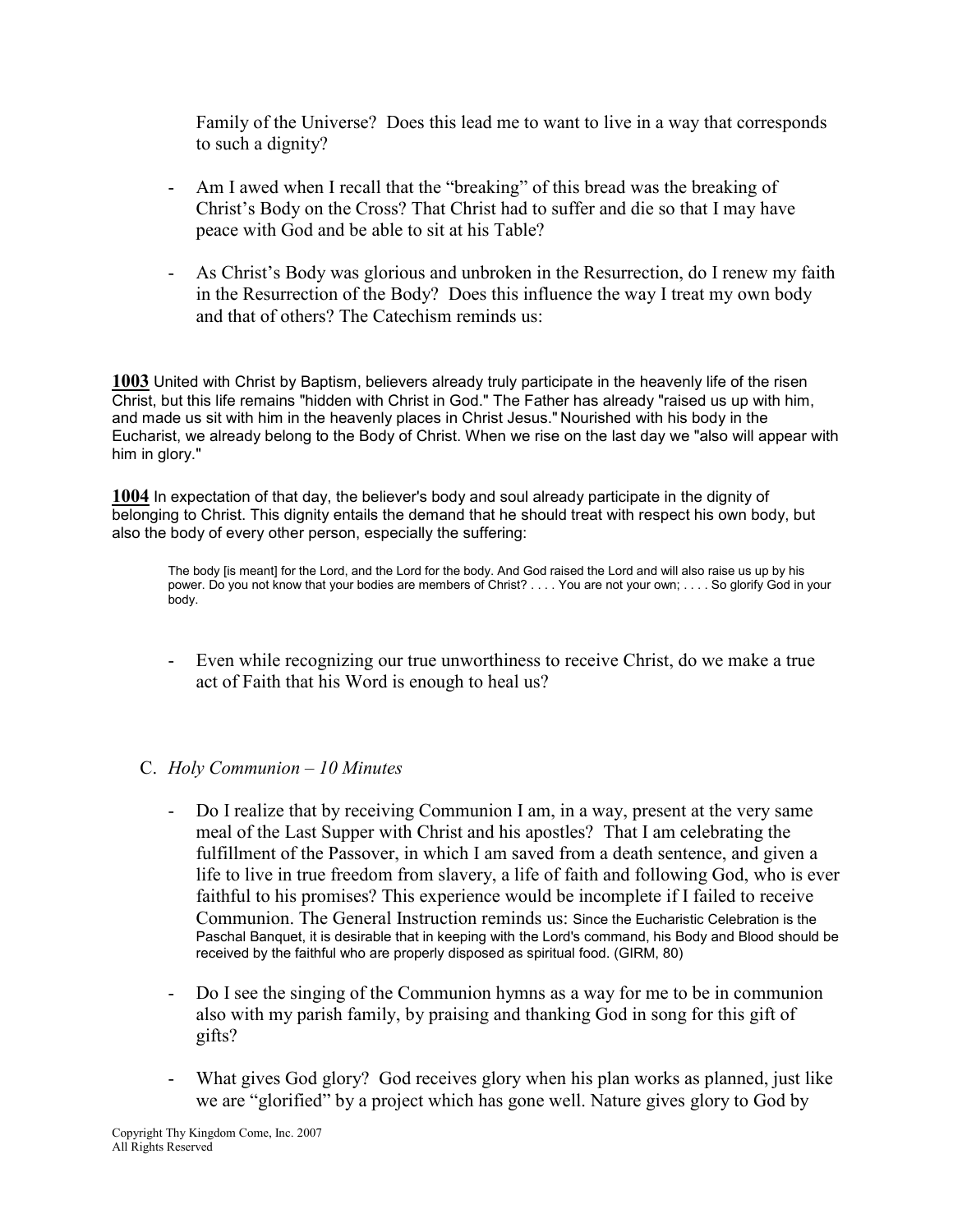following its natural course. Humans give God glory by following his will. Even when we fail, returning to Him and begging Him for mercy gives Him glory, for He understands our weakness. What He wants us to understand is his goodness.

- Do I spend time in deep prayer, knowing I will never be closer to Christ on earth then at this moment when He has come into me through Communion?
- Think of Our Lady. She suffered greatly when she no longer saw her Son again. And yet, imagine what her heart was like after receiving Communion from St. John, one of the first priests ever ordained? Do I ask her to help me unite myself to her Son after Communion?
- Do I thank Jesus for this great gift? The booklet includes the wonderful prayer after Communion by St. Thomas Aquinas. Another great prayer, included with St. Thomas' prayer in the Roman Missal, is the "Universal Prayer", attributed to Pope Clement XI:

Lord, I believe in you: increase my faith. I trust in you: strengthen my trust. I love you: let me love you more and more. I am sorry for my sins: deepen my sorrow.

I worship you as my first beginning, I long for you as my last end, I praise you as my constant helper, And call on you as my loving protector.

Guide me by your wisdom, correct me with your justice, Comfort me with your mercy, protect me with your power.

I offer you, Lord, my thoughts: to be fixed on you; My words: to have you for their theme; My actions: to reflect my love for you; My sufferings: to be endured for your greater glory.

I want to do what you ask of me: In the way you ask, For as long as you ask, Because you ask it.

Lord, enlighten my understanding, strengthen my will, Purify my heart, and make me holy.

Help me to repent of my past sins And to resist temptation in the future. Help me to rise above my human weaknesses And to grow stronger as a Christian.

Let me love you, my Lord and my God, And see myself as I really am: A pilgrim in this world, A Christian called to respect and love All whose lives I touch, Those under my authority, My friends and my enemies.

Help me to conquer anger with gentleness, Greed by generosity, Apathy by fervor. Help me to forget myself And reach out toward others.

Make me prudent in planning, Courageous in taking risks. Make me patient in suffering, unassuming in prosperity. Keep me, Lord, attentive at prayer, Temperate in food and drink, Diligent in my work, Firm in my good intentions.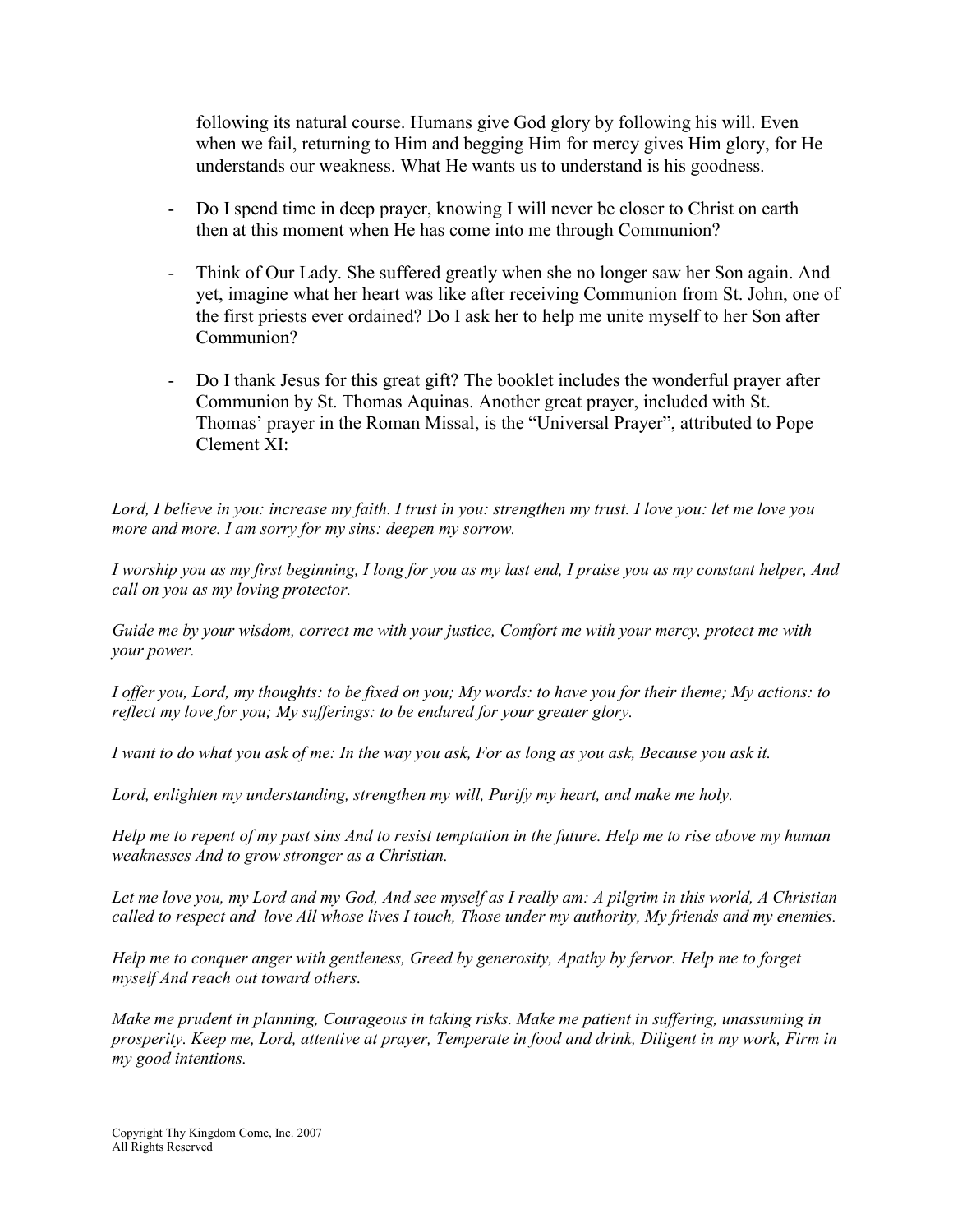Let my conscience be clear, My conduct without fault, My speech blameless, My life well-ordered. Put me on guard against my human weaknesses. Let me cherish your love for me, Keep you law, And come at last to your salvation.

Teach me to realize that this world is passing, That my true future is the happiness of heaven, That life on earth is short, And the life to come eternal. Help me to prepare for death with a proper fear of judgment, But a greater trust in your goodness. Lead me safely through death to the endless joy of heaven.

#### Grand this through Christ our Lord. Amen.

- Do I answer the priest's call when for the last time he says "Let us pray"? The Prayer after Communion is a moment when we may be tempted to distraction, and yet they are so beautifully written. They often ask that the grace of Communion and all we have celebrated may remain with us and transform us. What more do we need to pray for? The use of a missal may help me re-read that prayer later and consider what I am asking.

## D. The Concluding Rites  $-10$  Minutes

- At this point we often hear about the different ways in which our parish is extending the blessings of the Eucharist to all the needs of the community. Am I attentive to how the Holy Spirit is prompting me to serve others?
- Once again the priest says "The Lord be with you." This should be our abiding wish for all, so that the presence of the Lord may dwell in every heart. But at this point of the Mass, we must make the commitment to spread God's presence, especially since we bear the Eucharist on our hearts.
- Do I realize that, "Go in peace" is a commissioning? I am being dismissed from Mass, yes, but more properly "sent out" to love and serve the Lord through all that I do. Just as Jesus multiplied the loaves and then gave them to his apostles to distribute, I have been filled with Jesus' love and grace in order to make each person I encounter a sharer in these gifts from heaven.
- Do I ever pray to live my Mass better during the day? The better I live it, the better prepared I will be to receive the immense graces of the Mass the next time.